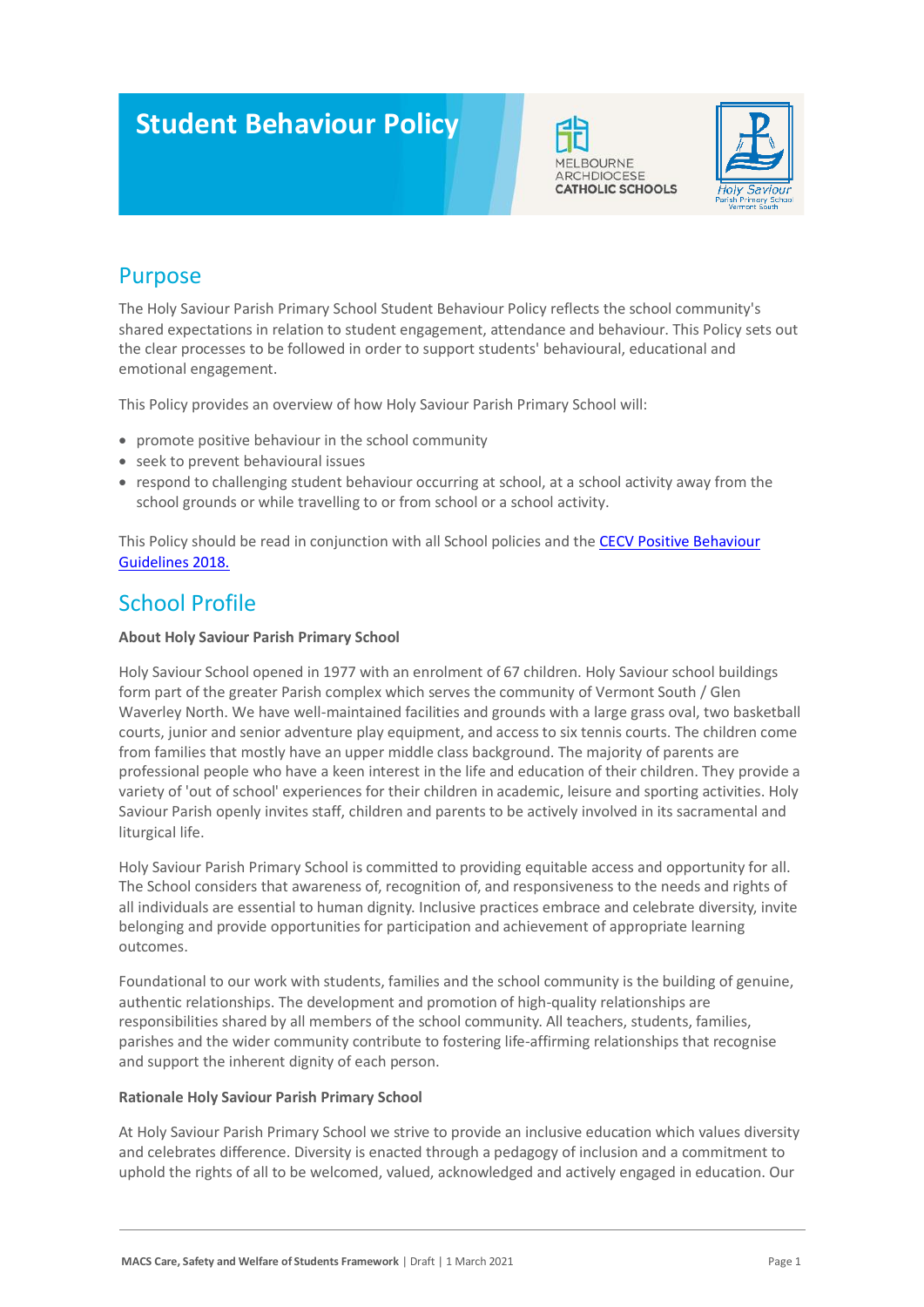learning community is committed to processes that support all students to make optimal progress and respect the rights of all students to learn in a positive and supportive environment. We seek to provide successful participation and to intervene as early as possible when students are not actively engaged in learning. Student behaviour is linked to the quality of the learning experiences. Purposeful, authentic, and relevant learning experiences that are of a sufficiently challenging yet achievable standard maximise positive behaviour.

#### **Vision**

Together we live, love and learn in the spirit of the Good News.

#### **Mission**

As a parish community we gather and joyfully celebrate our faith, culture and individuality. In a nurturing atmosphere we work as a cooperative team towards the individual's spiritual, social and academic growth.

Our school is a place where acceptance, respect and compassion for others are reflected in thought and practice. We promote self-esteem, confidence and skills to face challenges, changes and responsibilities individually and as part of a group.

#### **Aims**

Our school is a community that exemplifies the gospel values of love, forgiveness, justice and truth. Our school community recognises that everyone has the right to be respected, to feel safe and be safe and, in turn, our school community acknowledges each member's own obligation to behave responsibly. This Policy is intended to guide our school's actions. It has been developed in consultation with the school community and seeks to prioritise respectful relationships and safety in response to the rights and needs of all members of the school community. A safe and supportive environment respects the rights of all students to learn, the rights of all teachers to teach and the rights of all members of the school community to be safe.

Every person at the school has a right to feel safe, to be happy and to learn. Therefore our school aims:

- to promote the values of honesty, fairness and respect for others
- to acknowledge the worth of all members of the community and their right to work and learn in a positive environment
- to maintain good order and harmony
- to affirm cooperation as well as responsible independence in learning
- to foster self-discipline and to develop responsibility for one's own behaviour.

#### **Guiding Principles**

Holy Saviour Parish Primary School strives to build a safe and positive school environment that is guided by Gospel values and honours the dignity of the individual, the family and the school.

The development and promotion of high-quality relationships are responsibilities shared by all members of the school community. Teachers, students, families, parish members and the wider community contribute to and share in the responsibility to foster life-affirming relationships that recognise and support the inherent dignity and safety of each person. All members of the school community are expected to contribute to the mission and vision of the school and to understand their rights and acknowledge their obligation to behave responsibly.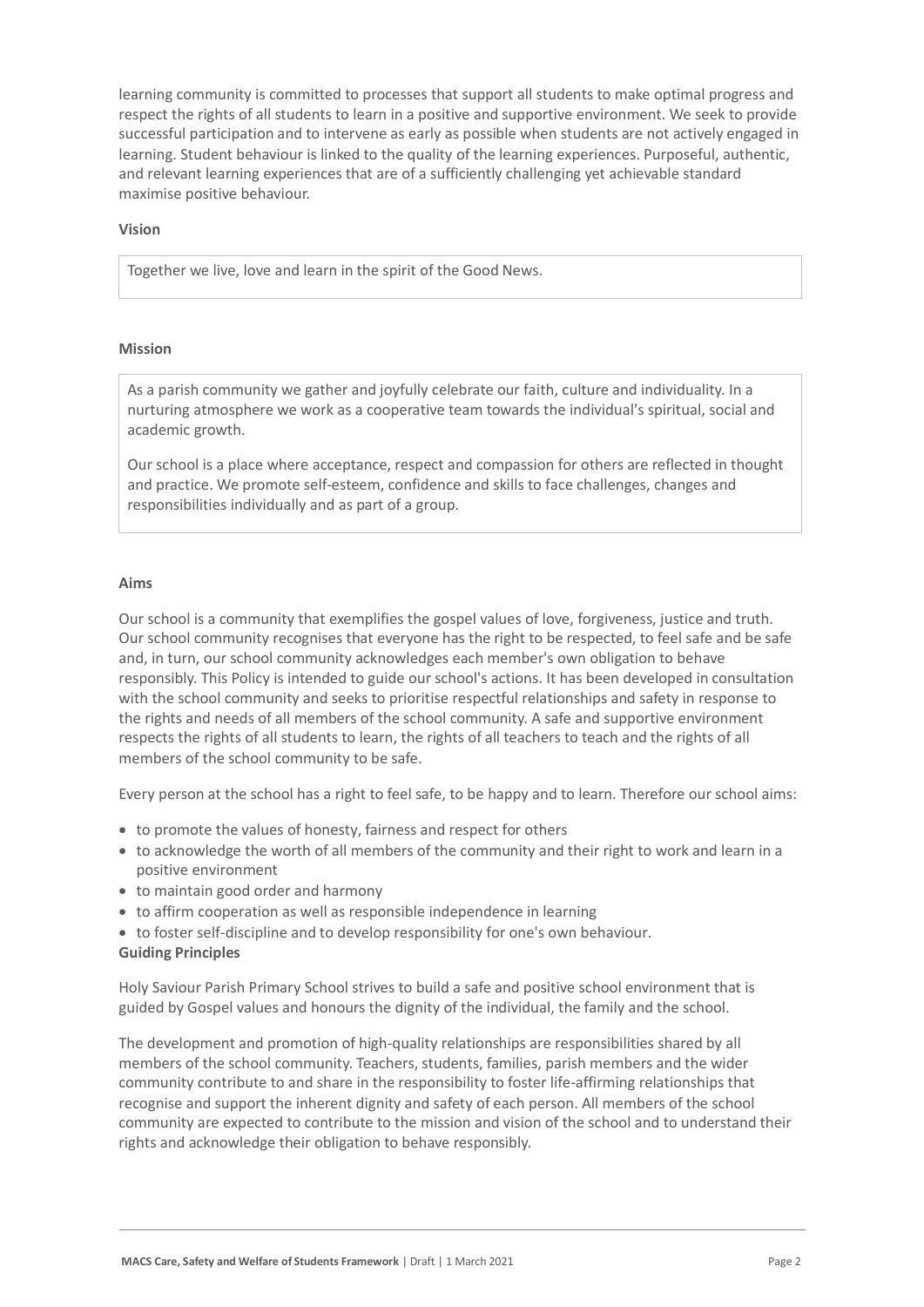As a provider of Catholic education, the school Principal will take into account the need for the school community to represent and conform with the doctrines, beliefs and principles of the Catholic faith when making decisions regarding matters of school administration, including enrolment. Pupils and families who are members of other faiths are warmly welcomed at our school. However, the school reserves its right to exercise its administrative discretion in appropriate circumstances, where it is necessary to do so to avoid injury to the religious sensitivities of the Catholic school community.

It is vitally important that the school is made fully aware of each child's individual circumstances insofar as these may impact upon his or her physical, functional, emotional or educational needs, particularly where the school is required to provide additional support to the child.

### **Definitions**

- Behaviour is defined as the way in which one acts or conducts oneself, especially towards others. In general terms, it can be considered to be anything we say or do.
- Appropriate behaviour is behaving in a manner that is suitable for a public gathering, respecting the other members of the forum (class, meeting, assembly, gathering) and treating others as you would wish to be treated. Members are encouraged to take responsibility for their actions and to show mutual respect, maturity, and common sense. In general, appropriate behaviour is any behaviour that contributes to the positive learning environment and aligns with our school rules, codes of conduct and behavioural expectations.
- Inappropriate behaviour or unacceptable behaviour (including bullying, harassment and victimisation), may involve actions, words or physical gestures that could reasonably be perceived to be the cause of another person's distress or discomfort. Unacceptable behaviour does not have to be face-to-face, and may take many forms such as gestures, written, telephone or e-mail communications or through social media.
- Discriminatory conduct is conduct whereby an individual is treated less favourably on the basis of a relevant attribute, including their sex, race, sexual orientation, age, disability, religion, physical appearance or belief or gender reassignment. Such action may constitute discriminatory conduct that is contrary to Commonwealth and Victorian anti-discrimination legislation.
- Bullying is a broad concept which may generally be characterised as offensive, intimidating, malicious or insulting behaviour, an abuse or misuse of power through means that undermine, humiliate, denigrate or injure the recipient. Bullying generally involves a series or pattern of events in which one individual has demonstrated unacceptable behaviour towards another individual. Please refer to Holy Saviour Parish Primary School Bullying Prevention Policy for further details.
- Challenging behaviour is behaviour that significantly challenges the day to day functioning of the school. The behaviour impacts on learning and interrupts students' and staff capacity to feel safe or function in a safe and orderly environment.
- At Risk behaviour is any behaviour that has the potential to cause harm or injury to self or other. This includes physical, emotional or psychological harm.
- Criminal offences refers to forms of unacceptable behaviour that may be serious enough to constitute a criminal offence. If Holy Saviour Parish Primary School becomes aware that an offence has been or may have been committed, these concerns will be reported to the police or other authorities, as appropriate.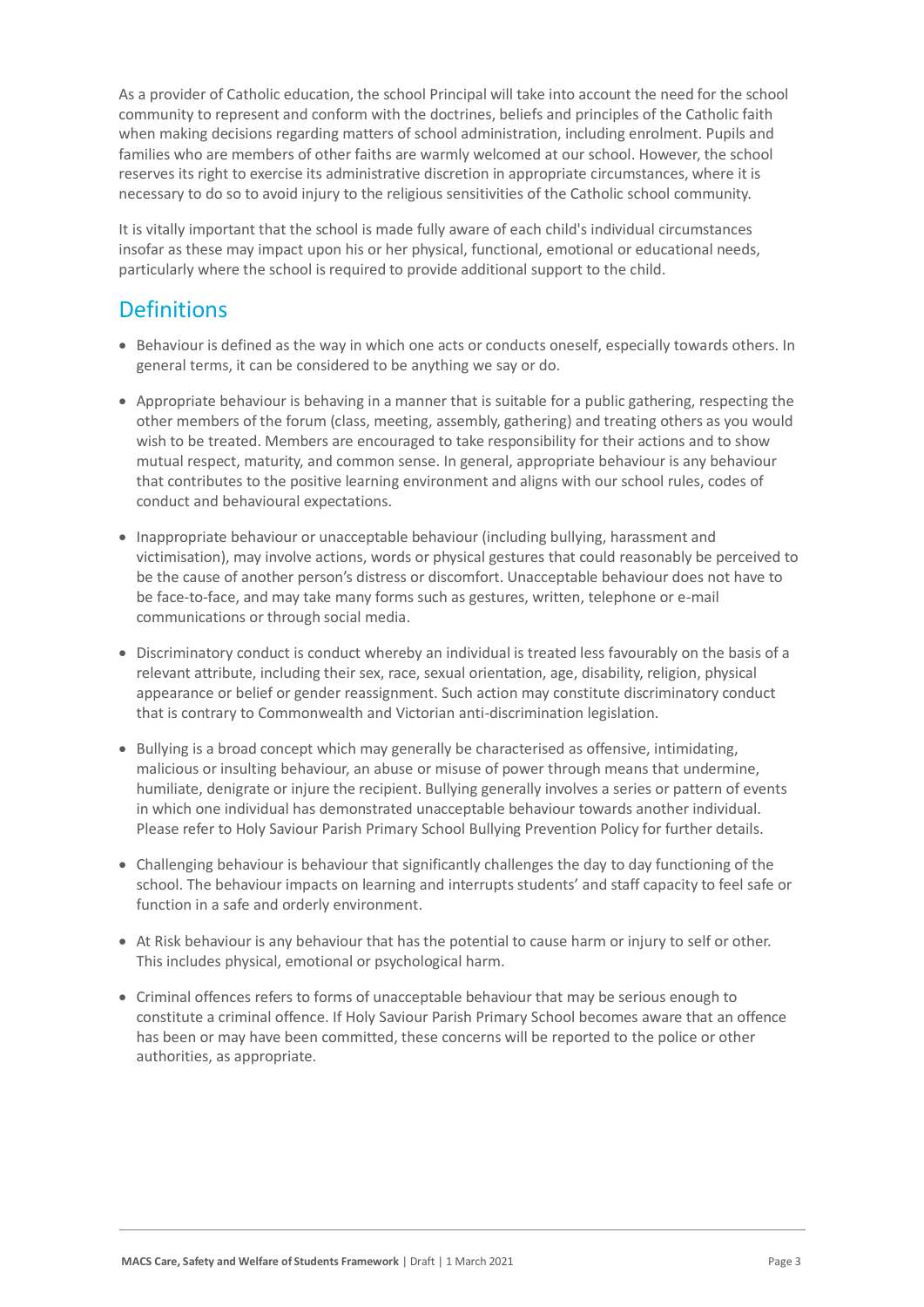### Legislative Context

The *Education Training and Reform Regulations 2017* (Vic.) (sch 4 cl 12) outlines the School's obligations to ensure that the care, safety and welfare of all students attending the School. In discharging its duty of care responsibilities, the School and teaching staff must exercise professional judgment to achieve a balance between ensuring that students do not face an unreasonable risk of harm and encouraging students' independence and maximising learning opportunities. Non-teaching staff, volunteers and external providers must exercise judgment appropriate in the circumstances. The school must also comply with legislation related to Occupational Health and Safety for staff.

This document is informed by relevant Australian and Victorian legislation including:

- *Education and Training Reform Act 2006* (Vic.)
- *Education and Training Reform Regulations 2017* (Vic.)
- *Disability Discrimination Act 1992* (Cth)
- *Disability Standards for Education 2005* (Cth)
- *Equal Opportunity Act 2010* (Vic.)
- *Occupational Health and Safety Act 2004* (Vic.).

This document should be read in combination with the CECV Positive Behaviour Guidelines 2018 and is also informed by the following resources:

- Victorian Registration and Qualifications Authority (VRQA) policy requirements
- National Safe Schools Framework<http://www.education.gov.au/national-safe-schools-framework-0>
- Excel: Wellbeing for Learning in Catholic School Communities
- Health Promoting Schools Framewor[k www.ahpsa.org.au](http://www.ahpsa.org.au/)
- CECV Intervention Framework 201[5 www.cecv.catholic.edu.au/publications/CECV-Intervention-](http://www.cecv.catholic.edu.au/publications/CECV-Intervention-Framework.pdf)[Framework.pdf](http://www.cecv.catholic.edu.au/publications/CECV-Intervention-Framework.pdf)
- Diocesan policy and regulations
- [CECV Safe and Sound Practice Guidelines](https://www.cecv.catholic.edu.au/getmedia/bad5e328-b5f9-4742-a66c-0c7f20ae21ff/Safe-and-Sound-Practice-Guidelines.aspx)

### Shared Behaviour Expectations

The School recognises the importance of providing clear guidance and expectations which are applicable to all members of the school community.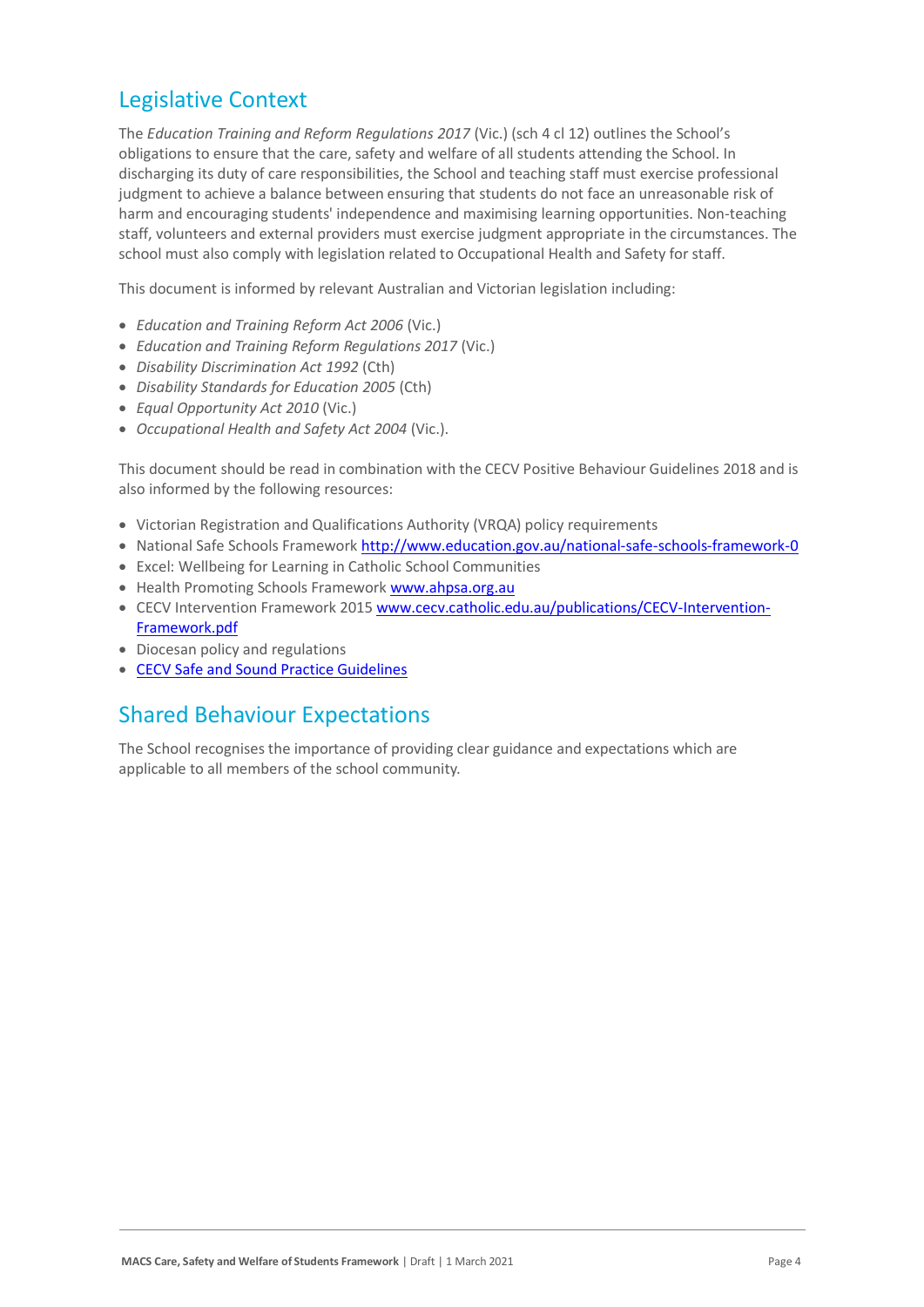| The table below sets out the School's expectations for its students, parents and staff. |  |  |
|-----------------------------------------------------------------------------------------|--|--|
|-----------------------------------------------------------------------------------------|--|--|

| <b>Students are expected to:</b>                                                                                                                                                                                                                                                       | <b>Parents/Carers are expected</b><br>to:                                                                                                                                                                                                                                                                                                                                                          | <b>Principals/Teachers &amp; Staff</b><br>will:                                                                                                                                                                                                                                                     |  |
|----------------------------------------------------------------------------------------------------------------------------------------------------------------------------------------------------------------------------------------------------------------------------------------|----------------------------------------------------------------------------------------------------------------------------------------------------------------------------------------------------------------------------------------------------------------------------------------------------------------------------------------------------------------------------------------------------|-----------------------------------------------------------------------------------------------------------------------------------------------------------------------------------------------------------------------------------------------------------------------------------------------------|--|
| take responsibility for their<br>1.<br>learning and have high<br>expectations in themselves<br>that they can learn                                                                                                                                                                     | 1.<br>have high expectations of<br>their child's behaviour,<br>understand and support<br>the implementation of the<br>School's behavioural<br>expectations                                                                                                                                                                                                                                         | 1.<br>promote positive<br>reinforcement and<br>enhance student self-<br>esteem by having a<br>planned approach for<br>recognising and<br>responding to appropriate<br>behaviour                                                                                                                     |  |
| model the School's core<br>2.<br>values of respect,<br>endeavour,<br>communication, trust and<br>teamwork                                                                                                                                                                              | openly communicate with<br>2.<br>the School in regard to<br>their child's circumstances                                                                                                                                                                                                                                                                                                            | deliver an inclusive and<br>2.<br>comprehensive<br>curriculum which<br>promotes positive<br>behaviours and<br>emphasises the well-<br>being of every child<br>focusing on pro-social<br>behaviours                                                                                                  |  |
| take responsibility for their<br>3.<br>own behaviour and the<br>impact of their behaviour<br>on others                                                                                                                                                                                 | 3.<br>cooperate with the School<br>by assisting in the<br>development and<br>enforcement of strategies<br>to address individual<br>needs                                                                                                                                                                                                                                                           | employ whole school and<br>3.<br>classroom practices to<br>establish a climate in<br>which appropriate<br>behaviour is the norm for<br>all students and focus on<br>the implementation of<br>preventative and early<br>intervention strategies to<br>deal with attendance and<br>behavioural issues |  |
| comply with this Policy and<br>4.<br>work with teachers and<br>parents in developing<br>strategies to improve<br>outcomes to:<br>a) obey all reasonable<br>requests of staff<br>b) respect the rights of<br>others to be safe and<br>learn<br>respect the property<br>C)<br>of others. | provide complete,<br>4.<br>accurate and up to date<br>information when<br>completing an enrolment<br>form and supply the<br>School, prior to and during<br>the course of enrolment,<br>with any additional<br>information as may be<br>requested, including<br>copies of documents such<br>as medical/specialist<br>reports (where relevant to<br>the child's schooling),<br>reports from previous | consistently apply this<br>4.<br>Policy through a shared<br>collegiate understanding<br>and only exclude students<br>in extreme circumstances                                                                                                                                                       |  |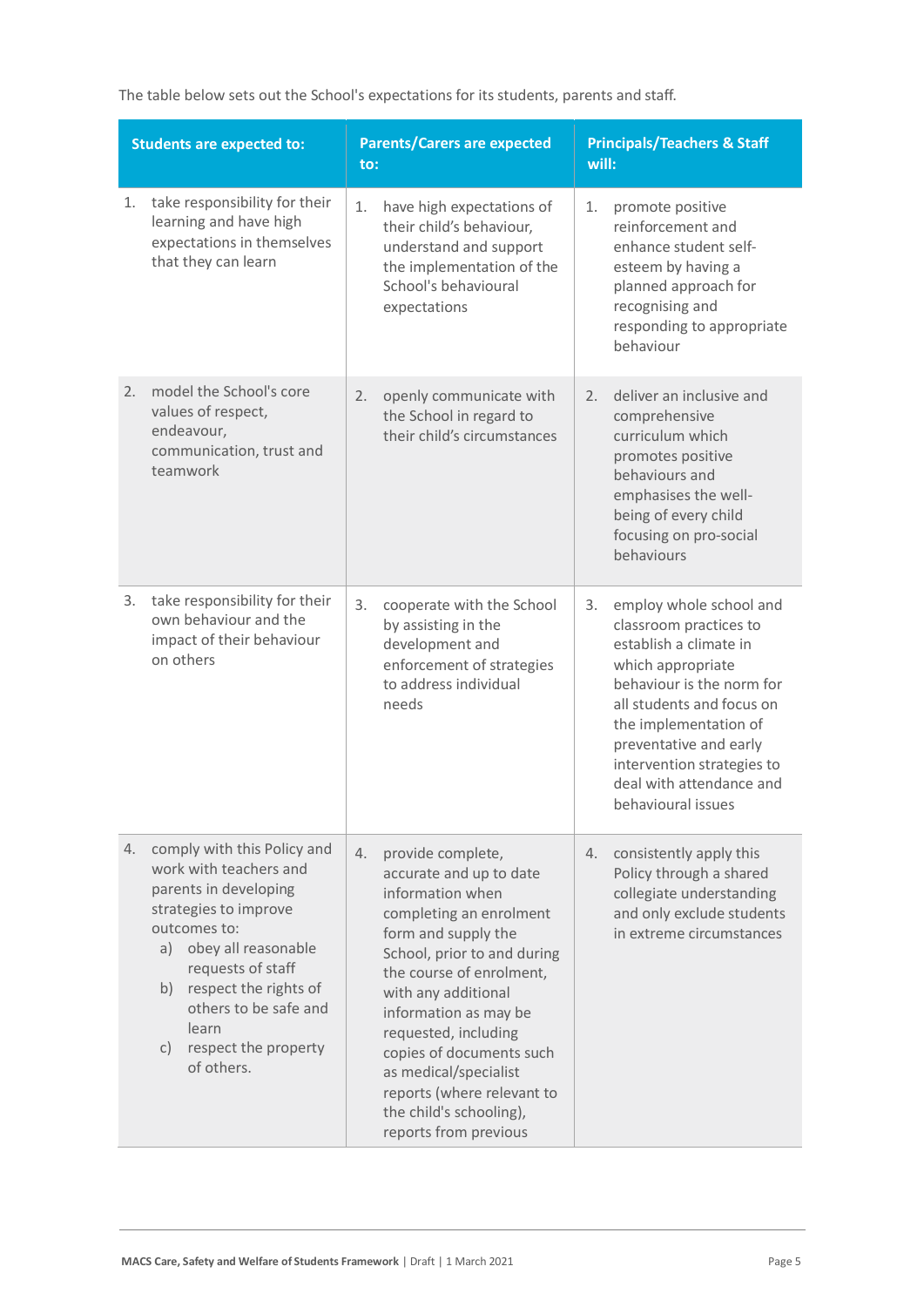|    | schools, court orders or<br>parenting agreements                                                                                                                                                                                                                                                                                          |    |                                                                                                                                                                                                                                                 |
|----|-------------------------------------------------------------------------------------------------------------------------------------------------------------------------------------------------------------------------------------------------------------------------------------------------------------------------------------------|----|-------------------------------------------------------------------------------------------------------------------------------------------------------------------------------------------------------------------------------------------------|
| 5. | comply with the school's<br>behaviour aims and the<br>school's Code of Conduct<br>and to support the school<br>in upholding prescribed<br>standards of dress,<br>appearance and<br>behaviour, in accordance<br>with the terms of your<br>child's enrolment at the<br>School.                                                              | 5. | plan for the professional<br>development needs of all<br>staff to enable them to<br>develop and maintain<br>positive relationships with<br>their students                                                                                       |
| 6. | acknowledge and<br>understand that<br>unacceptable behaviour<br>by a child, or repeated<br>behaviour by a parent or<br>guardian that, in the<br>school's view, is<br>unacceptable and<br>damaging to the<br>partnership between<br>parent/guardian and<br>school, may result in<br>suspension or termination<br>of the child's enrolment. | 6. | recognise that for some<br>students additional<br>support may be needed in<br>the form of staged<br>responses and staff are<br>committed to working<br>with families to<br>reintegrate students in an<br>educational setting after<br>exclusion |

### Attendance Expectations

Ensuring that students attend school each day is a legal requirement. It is also a shared expectation of all students, parents and the wider school community, focusing on positive and pro-social behaviours together with prevention and early intervention.

The school recognises the importance of providing clear guidance on student attendance that is applicable to all members of the school community.

Full details on attendance, expectations to promote attendance, and attendance/absence procedures are set out in the school's **Attendance Policy** and associated Department of Education and Training [School attendance guidelines.](https://www2.education.vic.gov.au/pal/attendance/guidance)

# School Actions and Consequences

Student engagement, regular attendance and positive behaviours will be supported through relationship based whole-school practices, as well as targeted and individualised support when required. Effective student behaviour change and student behaviour support is enhanced through internally-based school support structures, and externally-based family, education, community and interagency partnerships. The School will apply a range of supports and measures to address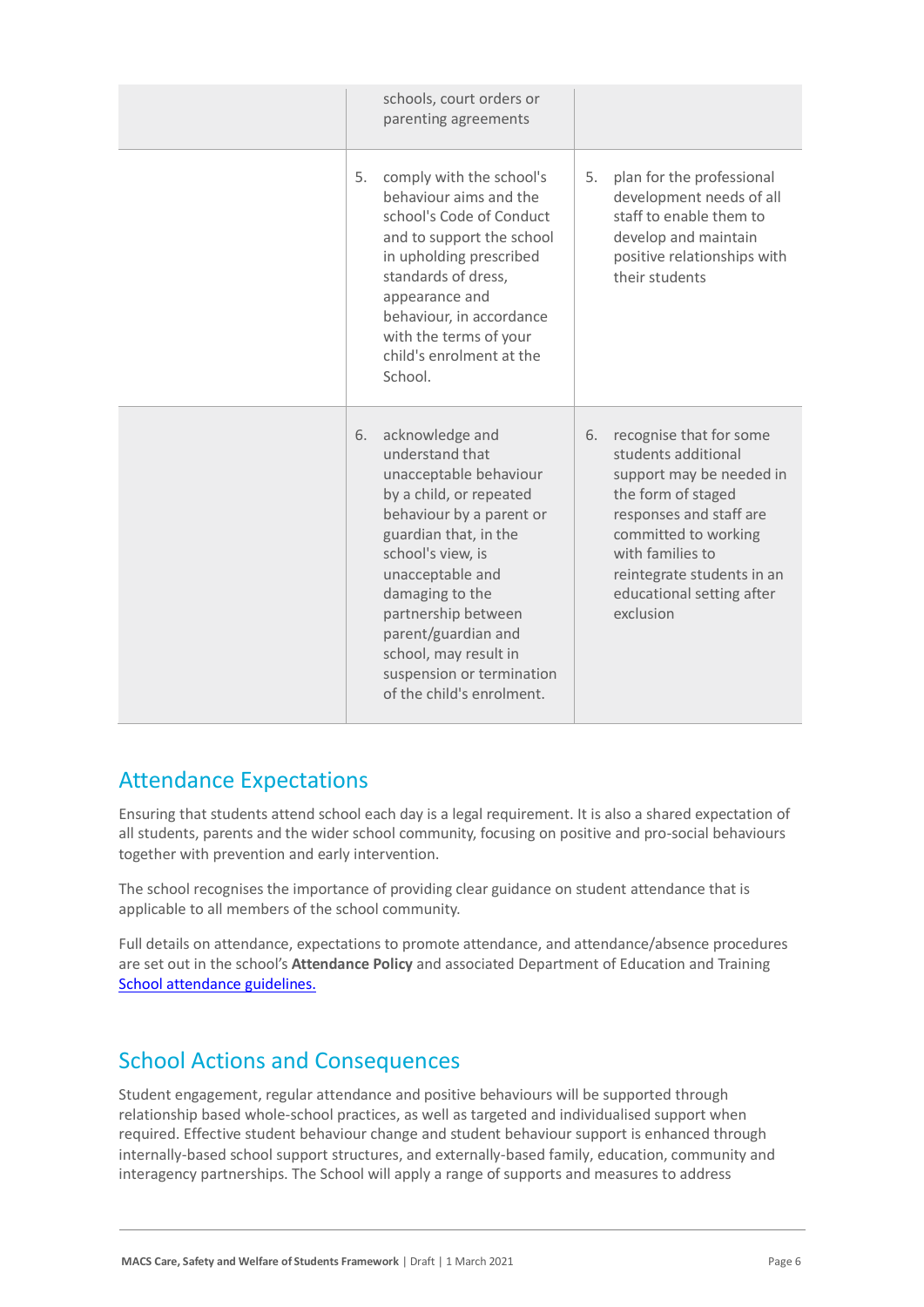inappropriate student behaviour. Where a student acts in breach of the behaviour standards of our school community, the School will institute a staged response, in accordance with the CECV Positive [Behaviour](https://www.cecv.catholic.edu.au/getmedia/bc1d235d-9a98-4bb4-b3ac-84b50fa7c639/CECV-Positive-Behaviour-Guidelines_FINAL2.aspx?ext=.pdf) Guidelines 2018. Where applicable, an incident report will be completed and provided to the Principal or relevant staff member noting the templates provided in the CECV Positive Behaviour Guidelines

#### **Positive reinforcement of appropriate behaviour**

Holy Saviour Parish Primary School will implement culturally inclusive strategies to reinforce appropriate behaviour which may include verbal recognition, individual or class rewards, communication with parents/wider school community, as appropriate.

[Please provide details of preventative or early intervention strategies applicable to your school below]

#### **Tier 1: School-wide supports**

Holy Saviour Parish Primary School implements culturally inclusive, school-wide preventative and early intervention strategies and practices for all its students to support positive behaviours, including:

- establishing predictable, fair and democratic classrooms and school environments
- providing physical environments that are conducive to positive behaviours and effective engagement in learning
- ensuring student participation in the development and implementation of whole school expectations
- empowering students by creating opportunities to take responsibility and be involved in decision making
- monitoring attendance and academic progress of students with the view to recognising students at risk and intervening early
- developing Personalised Learning Plans (PLP) in consultation with the Program Support Group (PSG) where appropriate for individual students.

#### **Tier 2: Targeted supports**

In addition to Tier 1 supports, some students may require targeted support or interventions to meet behavioural standards, including regular attendance. These students will be supported through a culturally appropriate staged response, including:

- understanding the student's background and needs
- ensuring a clear understanding of expectations by both students and teachers
- providing consistent school and classroom environments
- scaffolding the student's learning program
- data collection and documentation of incidents relating to the management of student behaviours to inform decision making
- revision of the Personalised Learning Plan (PLP) and creation of a Behaviour
- support Plan (BSP) or Attendance Maximisation Plan (AMP) as appropriate
- parent consultation via phone, videoconference or interview
- the Design and Implementation of support strategies that assist the student to self-calm such a quiet space or designated alternative area that they can go to if they are feeling overwhelmed
- case conference with specialist providers or MACS consultants (this may include Aboriginal and Torres Strait Islander or EAL/New Arrival/Refugee Learning Consultants where culturally appropriate).

#### **Tier 3: Intensive intervention**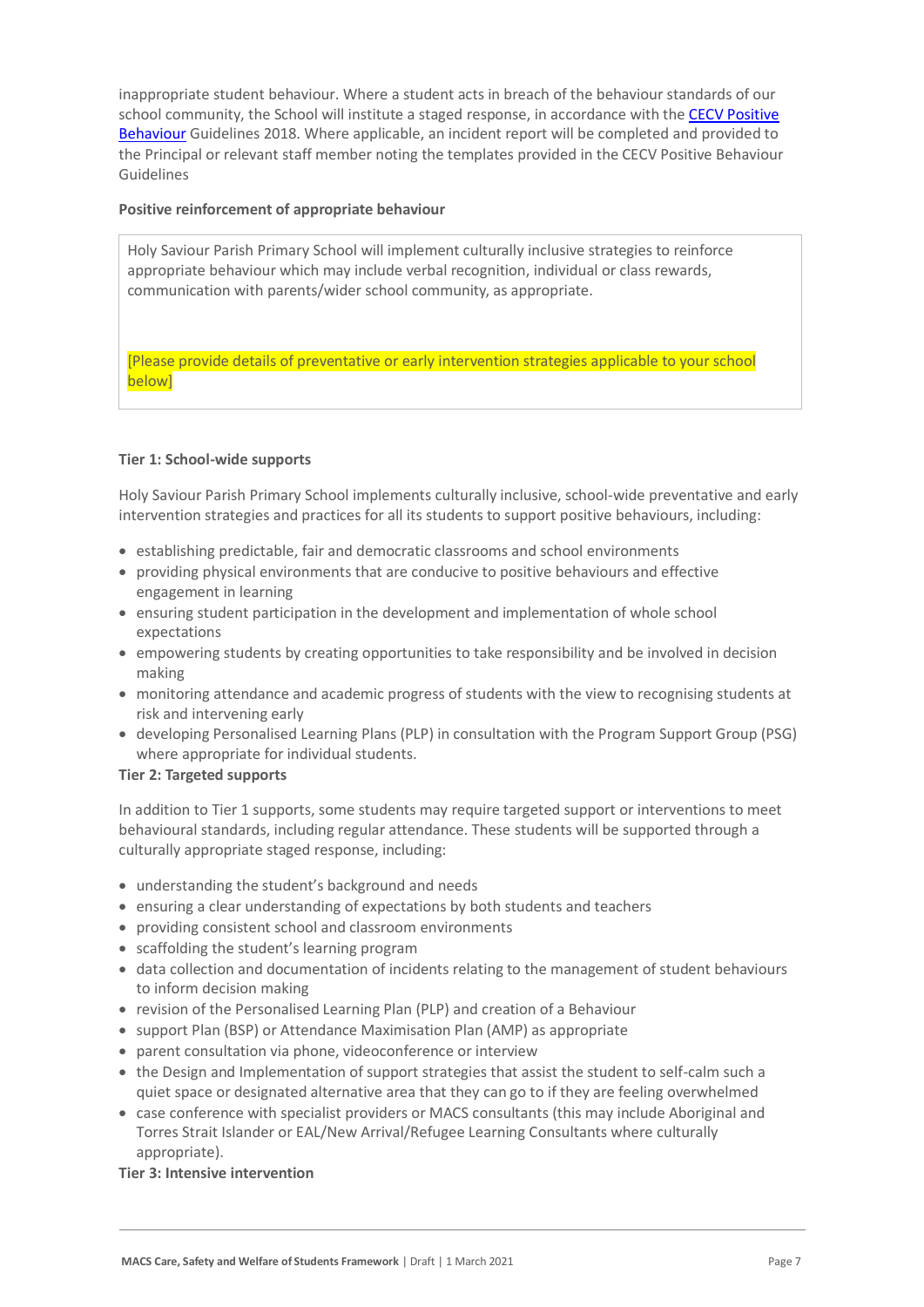*[Drafting note for schools: schools may wish to include details of the types of intensive intervention that may be provided to students presenting with complex and ongoing difficulties, or provide a general statement about the availability of intensive assistance in appropriate cases]*

When Tier 1 and Tier 2 systems are in place, the foundation for implementing Tier 3 supports is established. Complex behaviours are targeted to remediate and prevent further escalations. Support provided to students at Holy Saviour Parish Primary School will be aligned directly with the goals and targets set out in the students' Personalised Learning Plan (PLP), Behaviour Support Plan (BSP) and Student Safety Plan. Data systems provide school personnel with accurate, timely and practical information for making decisions about the fidelity and impact of individualised interventions that:

- value the student and support positive interaction
- have a clear data-informed strategy focused on preventing the occurrence of an identified behaviour by avoiding or adapting the circumstances that usually trigger this behaviour
- focus on building skills and developing alternative preferred behaviours
- consider the motivation for or functions of behaviours
- use the student's strengths and interests to increase success.

Holy Saviour Parish Primary School will implement more intensive intervention strategies for students presenting with complex and ongoing difficulties or extended school refusal. Development of plans will require support from parents/carers and will often require consent to access specialised services.

Holy Saviour Parish Primary School will support students with complex behaviours of concern through a culturally appropriate staged response which will generally include:

- ongoing implementation of universal and Tier 2 strategies
- use of data to inform and monitor the implementation of evidence-based interventions
- regular Program Support Group meetings to review PLP, BSP, safety plans and/or Attendance Maximisation Plans
- consultations with mutually agreed specialised support services
- implementation of explicit, data informed strategies designed to support the student to display safe behaviours. The design of the individualised support will be informed by the identified function of the behaviour and the explicit teaching of skills and desired behaviours.

#### **Consequences for student misbehaviour**

Holy Saviour Parish Primary School adopts a staged response to challenging behaviour and appropriate reinforcement of appropriate behaviour noting that an effective Behaviour Support Plan (BSP) is developed to support the student in learning skills required for positive social interaction, along with the ability to become a more effective and successful learner. Consequences for misbehaviour are also implemented which may take the form of:

- non-verbal warning e.g. eye contact / hand movement / shake of head / teacher positioning to stand near misbehaving student(s)
- verbal warning which identifies the misbehaviour and gives student the opportunity to change his/her behaviour
- moving student in the room to a less disrupting situation
- separating student from the class for a short period of time to provide an opportunity for the student to settle
- readmission to class activity based on student being de-escalated
- student required to stay in after class for set period of time
- student required to complete work during recess / lunchtime
- student engaged in restorative actions supervised by classroom teacher
- student re-entry meeting.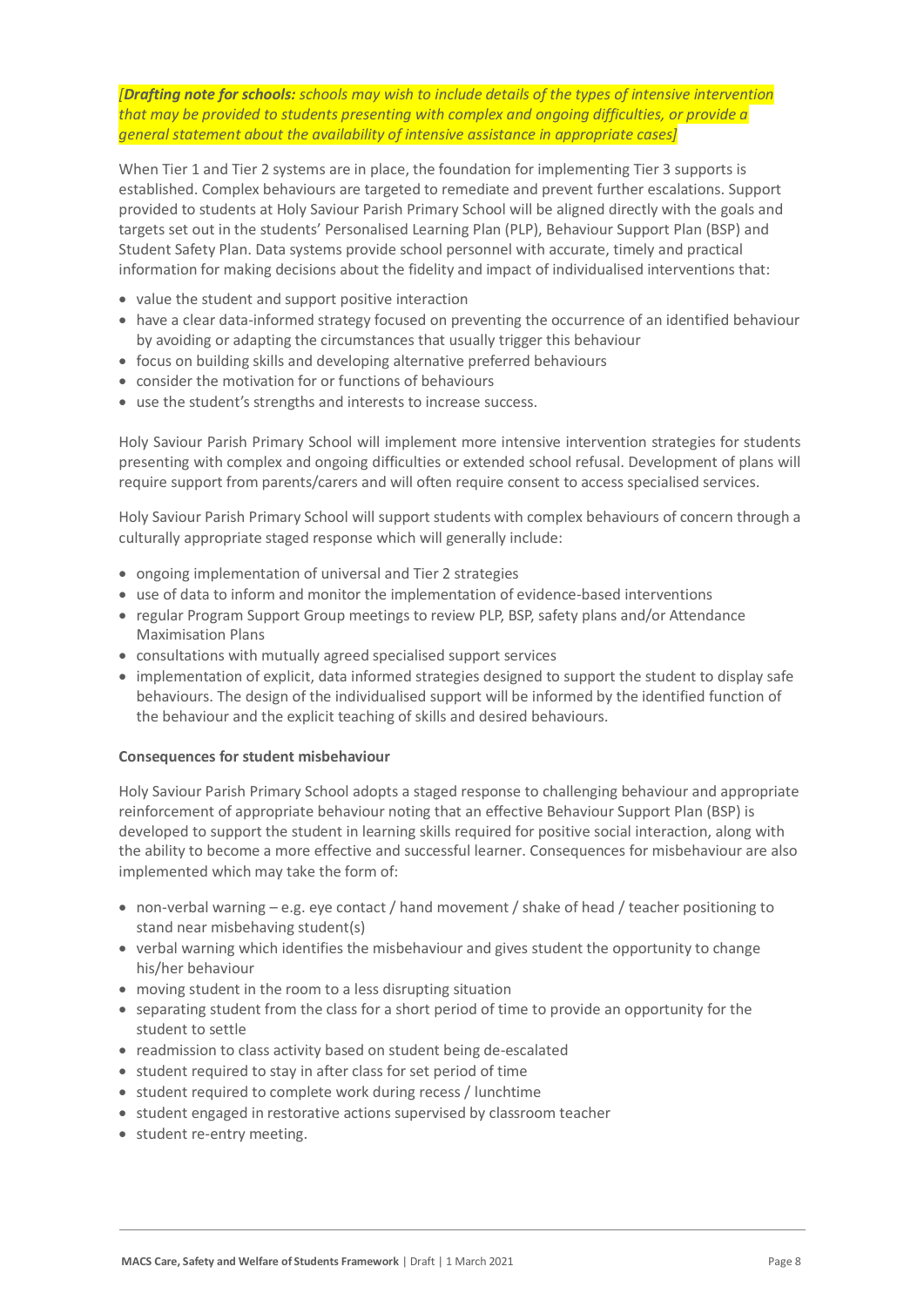When concerns arise about a student's on-going behaviour or when a student is displaying chronic patterns of problem behaviour, Holy Saviour Parish Primary School will implement a targeted response to identify and address the presenting issues and reinforce replacement behaviours. This may involve the following support strategies:

- convening a Program Support Group (PSG) meeting involving parents/carers/Learning Diversity/Wellbeing coordinator and the student where appropriate.
- developing/Revising a Personalised Learning Plan (PLP) or attendance plan
- development/Revision of a Behaviour Support Plan (BSP) and/or Safety Plan where appropriate for individual students
- referral to Catholic Education or external Health or Allied Health providers
- consultation with external professionals, paediatrician, psychologist specialist practitioner
- contact with the Regional/Diocesan Office.

Disciplinary measures may be used as part of a staged response to challenging behaviour in combination with other engagement and support strategies to address the range of factors that may have contributed to the student's behaviour. Measures should always be proportionate to the nature of the behaviour, and are best used with support measures to identify and address causes of the behaviour and implementation of strategies to limit reoccurrence of inappropriate behaviour. Supportive actions and any disciplinary measures will be implemented in accordance with the CECV Positive Support Guidelines 2018 and may include:

- review of Behaviour Support and Safety Plans with specialised support
- restorative practice
- withdrawal of privileges
- withdrawal from class activities for a specified period. Where appropriate, parents/carers will be informed of such withdrawals
- detention
- withdrawal from class if a student's behaviour significantly interferes with the rights of other students to learn or the capacity of a teacher to teach a class. In situations where the student is not able to comply with the instruction to relocate, the class (all other students) will be relocated/evacuated. The student may be temporarily isolated from regular classroom activities to provide an opportunity to de-escalate or for a specified period of time. Parents/carers should be informed of such withdrawals.
- in circumstances where the student is unable to calm, remains in a heightened state of anxiety or is a danger to self or others, the parents will be asked to take the student home for the remainder of the school day.
- contracts for conduct/attendance/bullying
- suspension (in-school and out of school)
- negotiated Transfer
- expulsion
- referral to police, DHHS, emergency service or appropriate agency.

A student may be excluded from school in situations where all other measures have been implemented without success, or where an immediate suspension is the only appropriate course of action in response to the student's behaviour which may put the health, safety and well-being of other students, staff or themselves at significant risk or where actions require reporting to police or appropriate agencies.

If other strategies are unsuccessful in modifying student behaviour, the School will follow the Melbourne Archdiocese Pastoral Care Policies regarding suspension, negotiated transfer and expulsion.

#### **Corporal punishment**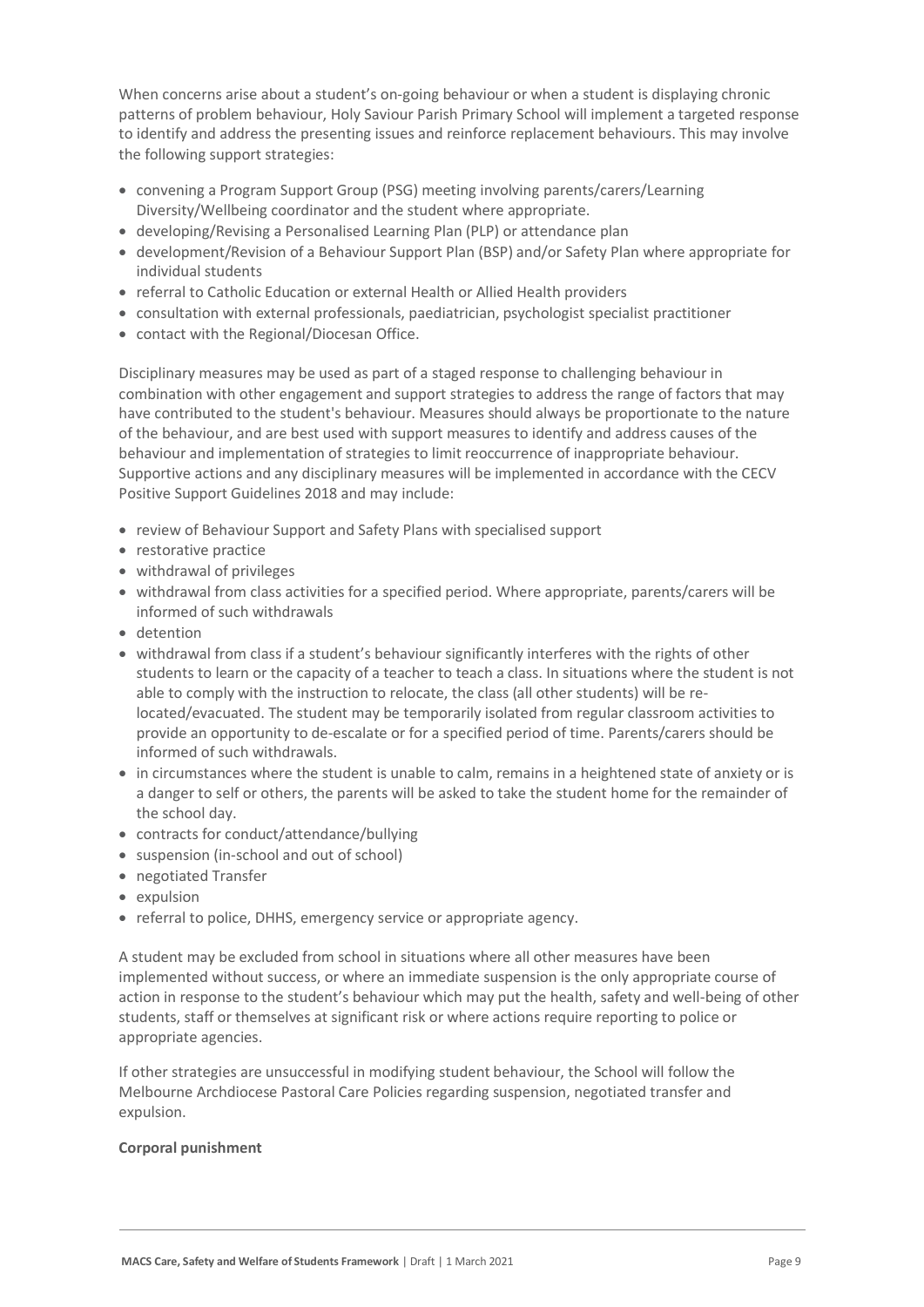The use of corporal punishment is expressly prohibited at Holy Saviour Parish Primary School and under the *Education and Training Reform Act 2006* (Vic).

#### **Consultation**

As every child's educational needs can change over time, it will often be necessary for the school to review any additional assistance that is being provided to the child, in consultation with parents/guardians and the child's treating medical/allied health professionals, in order to assess:

- whether the additional assistance remains necessary and/or appropriate to the child's needs
- whether the additional assistance is having the anticipated positive effect on the child's individual physical, functional, emotional or educational goals
- whether additional specialised assistance is required
- whether it remains within the school's ability to continue to provide the additional assistance, given any limitations that may exist.

#### **Restraint and Seclusion**

Holy Saviour Parish Primary School will undertake actions to prevent the need for the use of restraint or seclusion in accord with the CECV Positive Behaviour Guidelines 2018.

In alignment with the CECV Positive Behaviour Guidelines 2018

**Physical restraint** is defined as the use of force to prevent, restrict or subdue the movement of a student's body or part of their body where the student is not free to move away. Restraint does not include 'protective physical interventions', which involve physical contact to block, deflect or redirect a student's actions, or disengage from a student's grip.

**Seclusion** is the solitary confinement of a person in a room or area from which their exit is prevented by a barrier or another person. Seclusion includes situations where a person is left alone in a room or area and reasonably believes they cannot leave that room or area even if they may physically be able to (e.g. the door is not locked). In extreme circumstances, e.g. in response to behaviours that cause harm to self or others, teachers will respond by exiting the other students from the learning space to ensure their safety. Where the student continues to display threatening and dangerous behaviour (e.g. wielding a bat), staff will seek to limit harm to others by isolating the student for the minimum amount of time required for the student to calm. Seclusion does not include the use of a safe place, time out or chill out rooms, being conditions that are set up to support the student and often included in Behaviour Support Plans.

If a student is placed in a separate room as a means of seclusion, staff will maintain appropriate supervision of the student.

Whilst Holy Saviour Parish Primary School acknowledges that that prevention is the best strategy, there are limited circumstances in which restraint or seclusion may be deemed appropriate. In making a decision to implement any form of restraint or seclusion, Holy Saviour Parish Primary School staff are aware that their actions may directly increase the risk of injury and trauma, both for the student and for the staff member themselves. Such decisions are usually required to be made in times of high stress. Actions that may be considered reasonable will be made by staff present and will depend on the individual circumstances of each case as a matter of professional judgment.

The use of restraint or seclusion does not form part of any of Holy Saviour Parish Primary School's Behaviour Support Plans or Student Safety Plan. Restraint and seclusion will only be used in limited emergency situations, as outlined below.

- 1. The student's behaviour poses an imminent threat of physical harm or danger.
- 2. The action is reasonable in all the circumstances.
- 3. There is no less restrictive means of responding in the circumstances.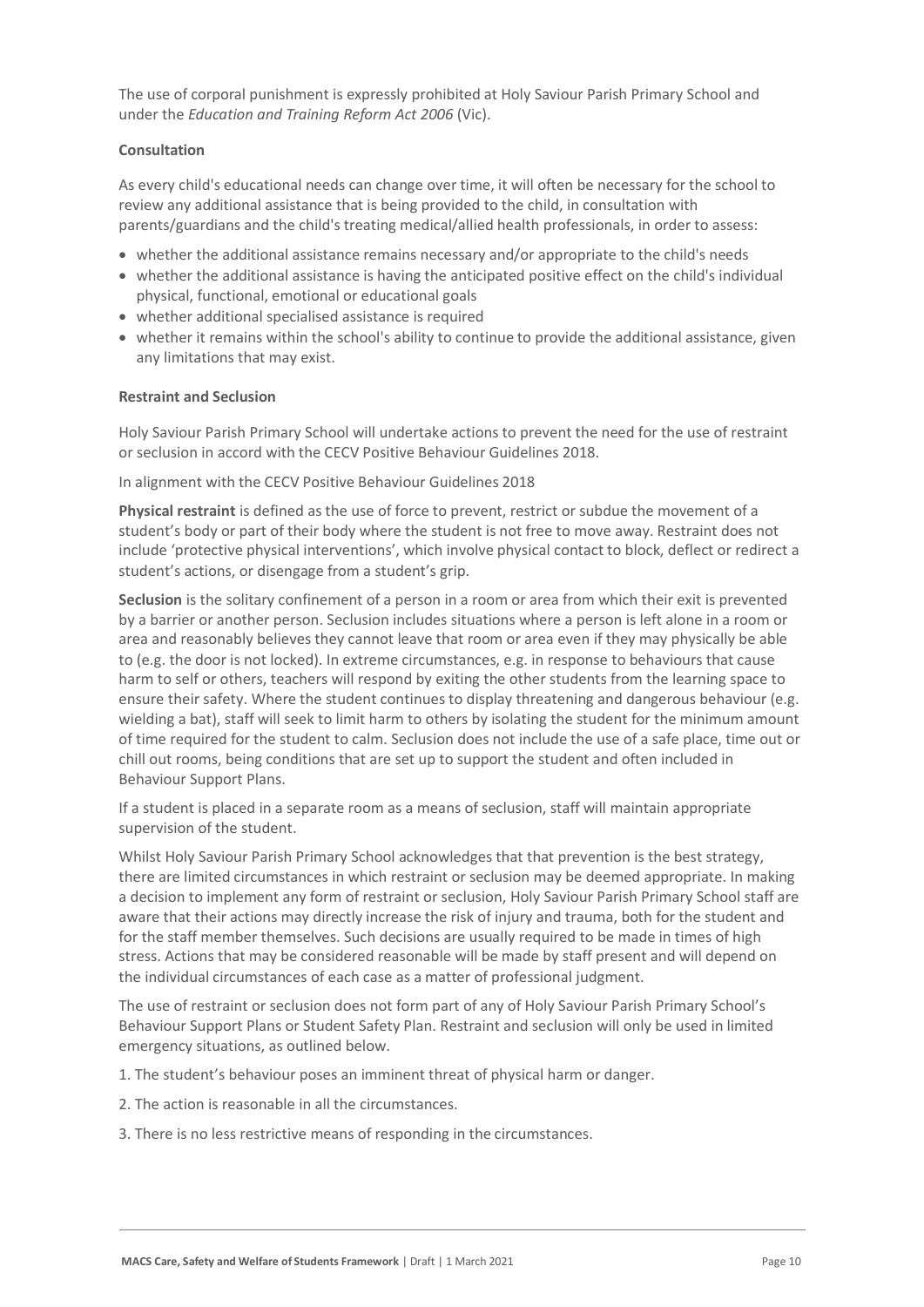In the event that restraint or seclusion is used, the least restrictive form of restraint/seclusion will be used for the minimum time possible. The restraint/seclusion will cease as soon as the immediate danger for the student or others is averted.

The clear priority when managing such an incident will be the safety of all concerned. Holy Saviour Parish Primary School's staff involved in an incident of restraint or seclusion will immediately notify the principal and provide for the immediate care and safety or those concerned. The student's parents will be contacted. A post incident evaluation and report will be completed in accord with the templates and processes outlined in the CECV Positive Behaviour Guidelines 2018.

# Assessing and Mitigating Risk

To assist the school to discharge its safety responsibilities, Holy Saviour Parish Primary School will adhere to an Occupational Health & Safety Program through which potential safety hazards are identified and analysed in terms of the likelihood of an event occurring, and the potential consequences if the event was to occur. A similar risk based approach is taken with respect to Student Duty of Care, with the definitions of likelihood and consequences. Holy Saviour Parish Primary School will refer to CECV publications and may engage the services of the Catholic Education Office for the purpose of assessing student safety risks and determining how best to support the needs of the students, staff and broader community.

It is important that all staff consistently enforce school rules and safety policies, and actively engage in ensuring the physical and emotional wellbeing of students.

#### References:

- CECV Positive Behaviour Guidelines 2018 Templates
- Behaviour Support Template
- Student Safety Plan Template (A&B)
- Record of Restraint and Seclusion
- Post Incident Checklist for Principals
- Risk Assessment Tool
- Diocesan policy and regulations
- CECV Safe and Sound Practice Guidelines

### Assessing and Mitigating Risk

It is recommended that the Policy is reviewed annually in conjunction with the school's annual selfevaluation that is undertaken as part of the school's accountability framework*.*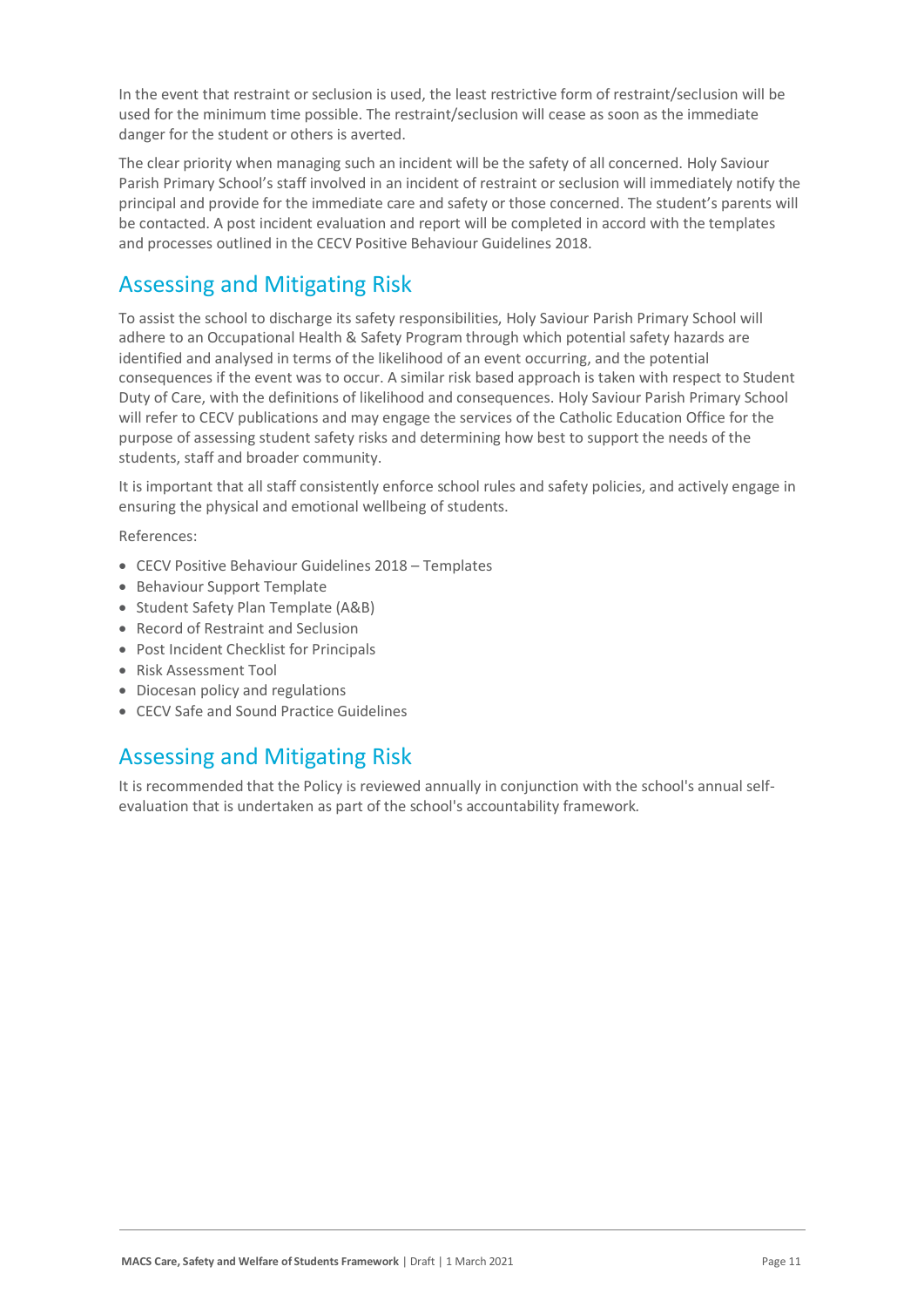### Appendix 1 – General Information relating to disciplinary measures

- **Withdrawing privileges** Holy Saviour Parish Primary School can withdraw student privileges as a consequence of breaching classroom or school behavioural standards. Holy Saviour Parish Primary School notes that the specific privileges withdrawn may vary between students based on the individual student's support plan, however they may include things such as representing the school at inter-school sports or attendance at a school event. This must be time-limited and the risk to the student's engagement should be taken into account. The student must be told why privileges are withdrawn, and how they should behave for privileges to be reinstated.
- **Withdrawal from class** If a student's behaviour significantly interferes with the rights of other students to learn or the capacity of a teacher to teach a class or where there is possibility of harm to others, that student may be temporarily removed from regular classroom activities. In more serious cases the student may be required to leave the classroom for a specified period of time. Schools have a duty of care to ensure that students are supervised at all times, including when they are removed from a class. Where appropriate, parents and carers will be informed of such withdrawals.

Withdrawal from class does not constitute formal school exclusion such as suspension (including inschool suspension) or expulsion.

• **Detention** – Detention is an appropriate response for a wide range of less serious classroom and school behaviour breaches. Detention can effectively reinforce to students the importance of maintaining appropriate behaviour standards.

During detention teachers may instruct a student to finish school work which has not been completed in regular classroom time as a result of the behaviour, new work or other duties. No more than half the time allocated for any recess may be used for this. Where students are required to undertake detention after school hours, the time should not exceed forty-five minutes.

Where the decision is made that an after-school detention is appropriate, the principal should ensure that parents or carers are informed at least one day before the detention. Where family circumstances are such that an after-school detention would create undue hardship, Holy Saviour Parish Primary School may choose to negotiate alternative disciplinary measures with the parent or carer. Examples include where students regularly supervise younger siblings in the absence of parents or carers. Schools are permitted to detain students but are encouraged to take into account family circumstances and negotiate with parents and carers as appropriate.

• **Suspension, Negotiated Transfer or Expulsion.** In some instances it may be appropriate to suspend or expel a student who consistently compromises the safety and order of the school in order to protect the learning environment for remaining students and continue with effective teaching.

Suspension and expulsion are serious disciplinary measures and are for when other measures have not produced a satisfactory response, or where there is a threat to another person and immediate action is required.

• **Suspension** occurs when a student's attendance at school has been temporarily withdrawn on the authority of the principal, for a set period of time.

Suspension allows the parties involved to reflect on and enter into dialogue about the behaviour and circumstances that have led to the suspension, and to plan and/or review learning and behaviour supports to assist a student to engage positively with school and learning.

• **Negotiated transfer** means a documented and mutually agreed move to another school is arranged. Negotiated transfer occurs when all other pastoral and discipline measures, including suspension, have failed to resolve an issue of serious inappropriate student behaviour. A negotiated transfer ends the enrolment agreement with the first school and requires an enrolment in another school.